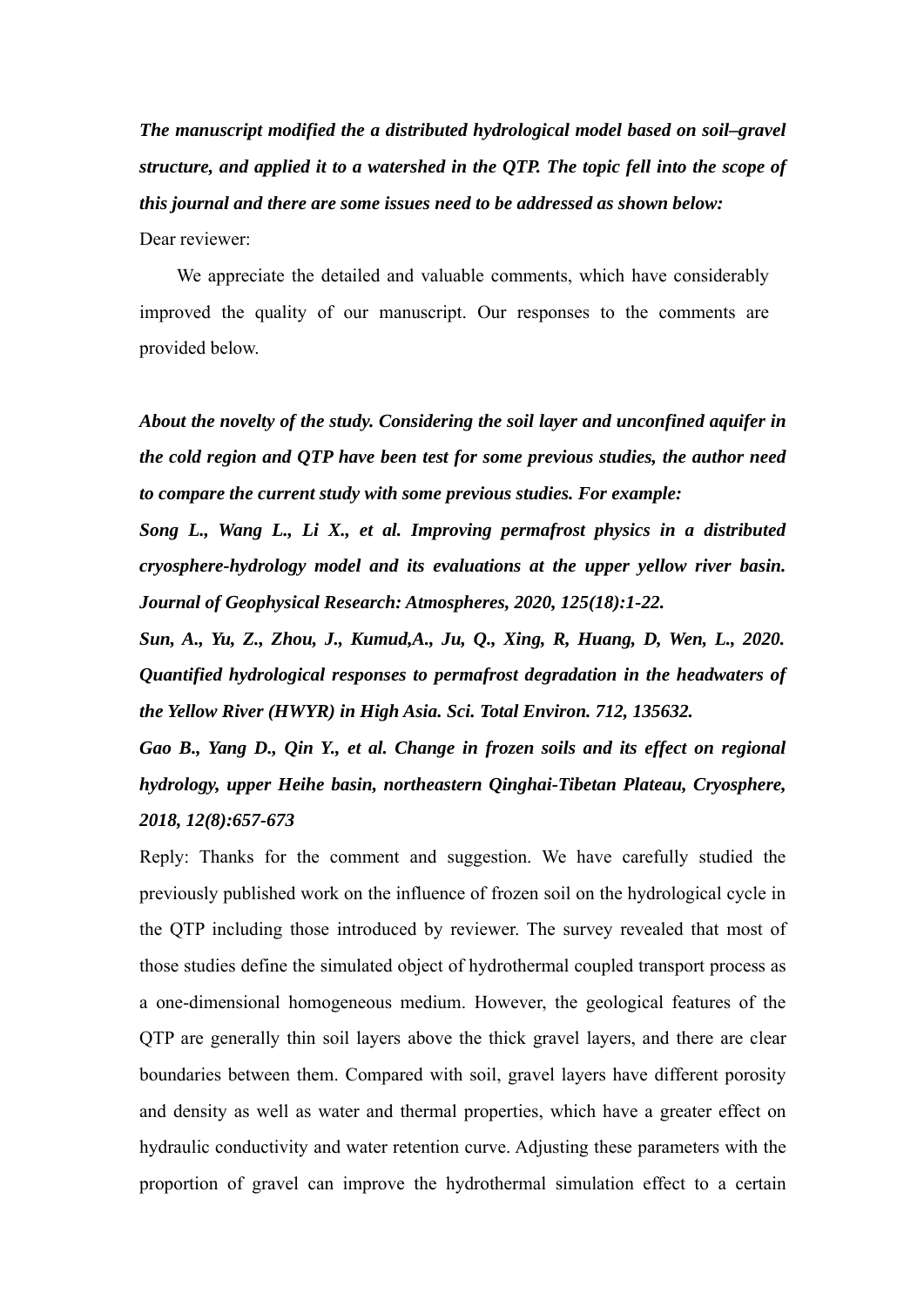extent. However, owing to the generalization of soil into a one-dimensional homogeneous structure, it is difficult to reflect the influence of this region's obvious upper and lower layered geological structure on hydrothermal migration and watershed hydrological cycle only through parameter adjustment. Based on the general geological characteristics of the QTP, in this study, we generalized the hydrothermal coupling simulation object into the binary medium of soil and gravel. Combined with the characteristics of hydrothermal transport in different periods, two methods were used to simulate hydrothermal transport in freeze-thaw period and non-freeze-thaw period, which improved the accuracy of hydrothermal simulation. These details of theoretical and methodological differences from previous studies will be supplemented in the Introduction and Discussion in the revised version.

## *For the study area, the author need to describe the distribution of frozen soil. Where is the permafrost and seasonally frozen ground? For the experiment site, is it in permafrost region or seasonally frozen ground?*

Reply: Thanks for the comment. The frozen soil in the study area is mainly seasonal. Permafrost accounts for approximately 23.65%, mainly distributed in the upper reaches of the basin and the high-altitude areas on both sides of the main stream. The annual average temperature of the experimental site is 5.28℃, which is a seasonally frozen soil area. In the revised manuscript, we will supplement these details in the section 2.1.1 Study area.

# *For figure 3, how do you determine the thickness of each soil layers? What is the maximum frozen depth of the study area? Do you consider the freezing front when you divide the soil layer?***在永久冻土区,我们假设不透水层为**

Reply: Thanks for professional questions, we will make it clearer here and in the revised manuscript. The division of soil layer thickness was mainly based on the convenience of accurately simulating the hydrothermal migration process. As the surface soil is more sensitive to changes in atmospheric temperature, the thicknesses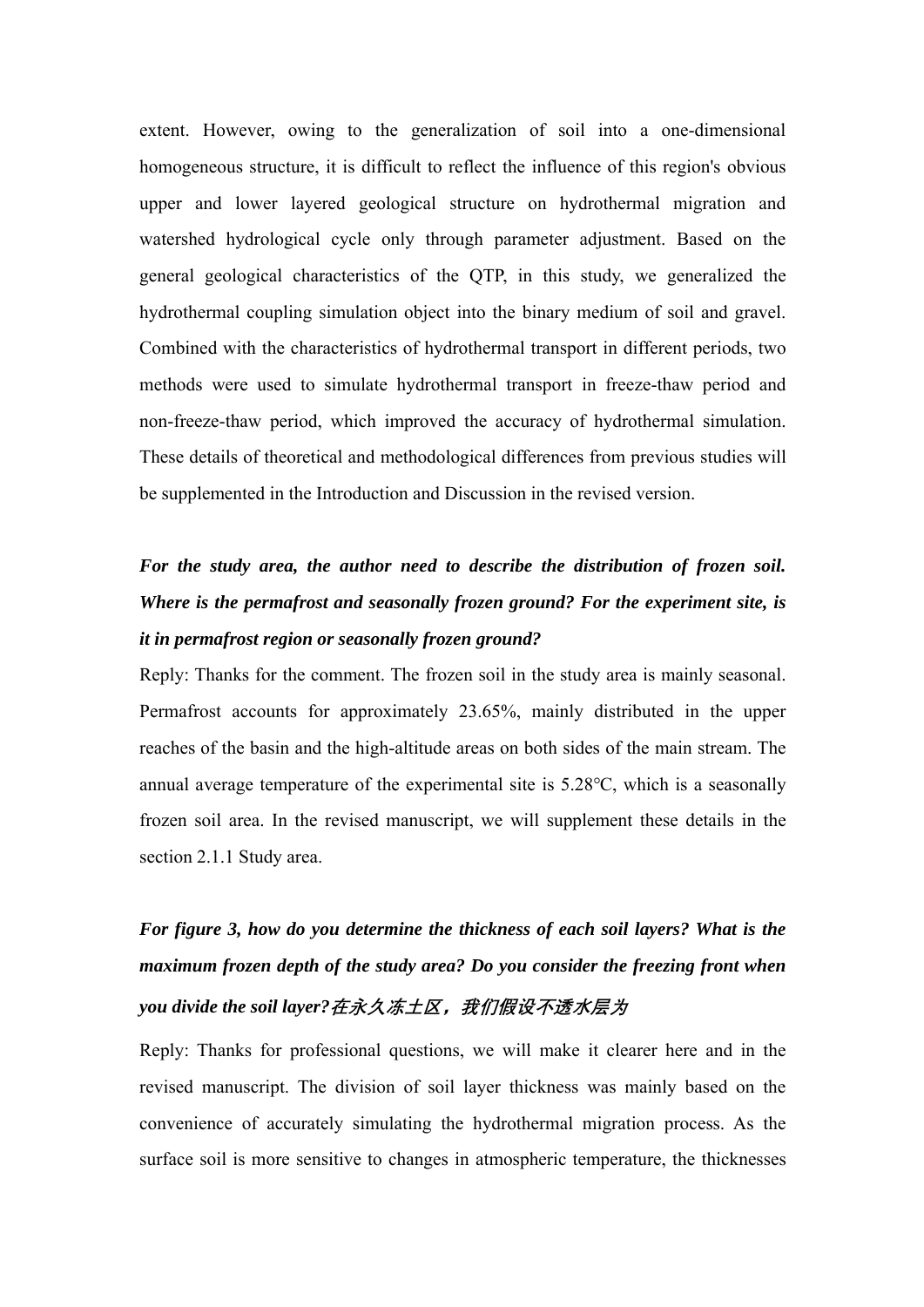of the first and second layers were set to 10 cm each, and the third through eleventh layers were divided evenly, each with a thickness of 20 cm. The depth from the surface to the impermeable layer was an adjustable parameter in the model that can be adjusted based on the actual basin conditions. Considering the active range of seasonal frozen soil, the depth of the hydrothermal numerical simulation in the model was set 2 m. When the groundwater depth was greater than 2 m, the excess comprised the transition layer. The maximum frozen soil depth was located in the permafrost regions. In these regions, the lower permafrost layer was used as the lower boundary condition of the model. The maximum frozen depth was the depth from the surface to the impermeable layer. The position of the freezing front was determined using the interpolation of the layer thickness and temperature at the center of the upper and lower layers. We have redrawn Figure 4 to ensure that the readers can better understand our model structure.



Impervious boundary

Figure 4. Layered structure of the dualistic "soil–gravel" structure

#### *Eq 14, I suggest to give the equations about how to calculate LE and H.*

Reply: We will add that the *LE* is related to the sublimation and evaporation rates and can be obtained as follows:

$$
LE = L_{vi} E_{subl} + L_{vl} E_{evap} \approx L_{vi} E
$$

where,  $L_{vi}$  is the latent heat of sublimation of ice (2.838 × 10<sup>6</sup> J/kg at 0°C);  $L_{vl}$  is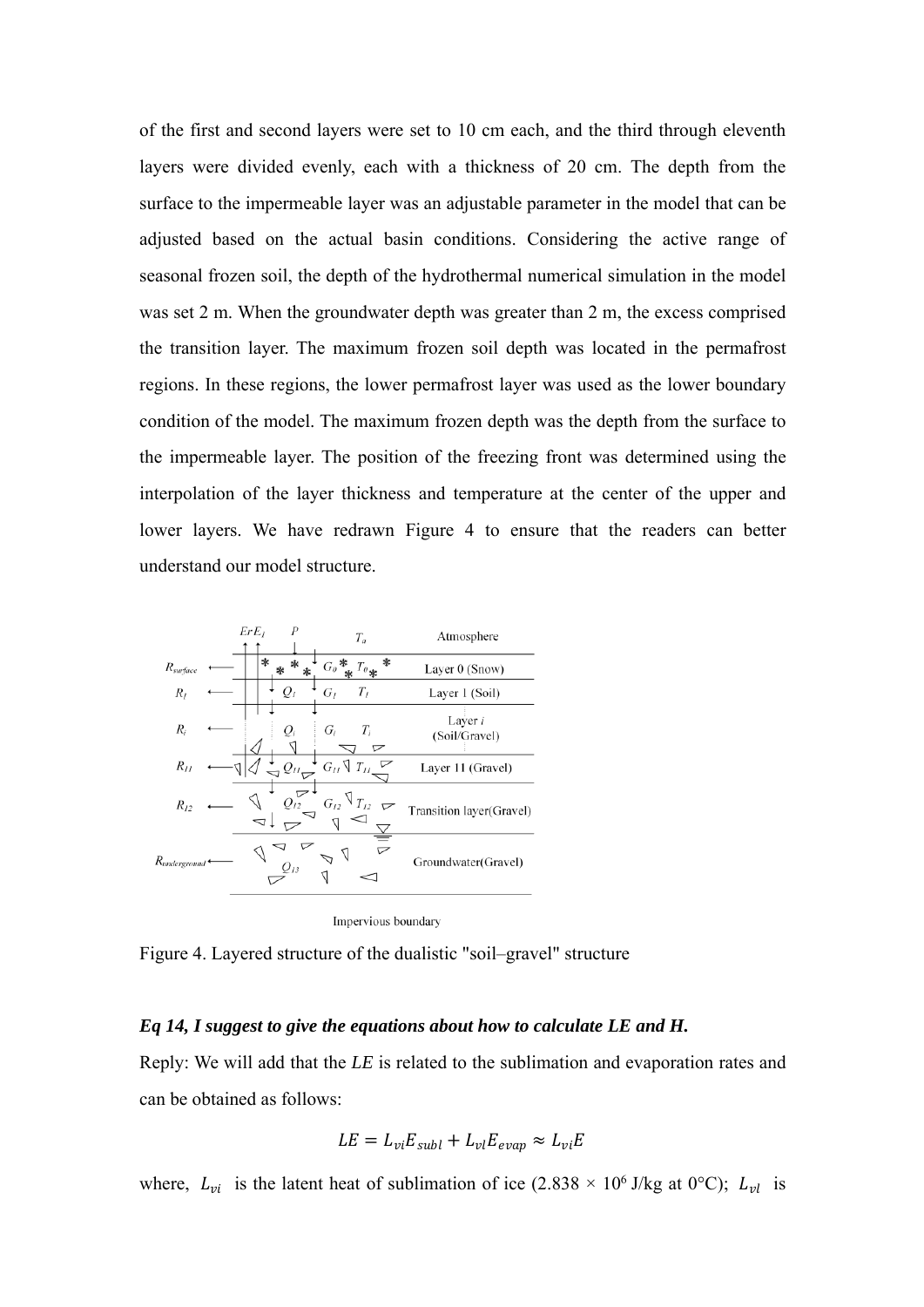the latent heat of evaporation of water  $(2.505 \times 10^6$  J/kg at 0 °C); E is the sum of the surface sublimation and evaporation rates.

*H*:

$$
H = \frac{\rho_a C_P (T_s - T_a)}{r_a}
$$

where,  $\rho_a$  is the air density;  $C_p$  is the constant pressure specific heat of the air;  $T_s$ is the surface temperature;  $T_a$  is the air temperature; and  $r_a$  is the aerodynamic impedance.

The above formula was combined with the ground heat conduction equation and energy balance equation and solved using the iterative method, which requires extensive calculations. Therefore, in this study, we approximately deduced the heat into the ground according to the daily temperature change, and simplified the calculation by solving the *H* according to the energy balance equation after calculating the *LE*.

#### *Are Supra-permafrost water and Sub-permafrost water both exit in the study area?*

Reply: The supra-permafrost water and sub-permafrost water are important components of the hydrological cycle in the cold region. We will make it clearer in the revision that the sub-permafrost water is generally confined, and the interaction between the sub-permafrost water and the hydrological process is weak owing to the impermeability of the permafrost layer. In this study, for the permafrost, the freezing and thawing processes of the surface layer were considered, and the lower permafrost layer was used as the lower boundary condition. We simplified this process and only considered the exit of supra-permafrost water.

## *The radiation transfer in the snow layer are ignored in this study, the author may discuss the uncertainty from this? Another question, how do you estimate the snow albedo to get the net radiation of snow surface?*

Reply: Thanks for the insightful comment. Radiation will get into the snow and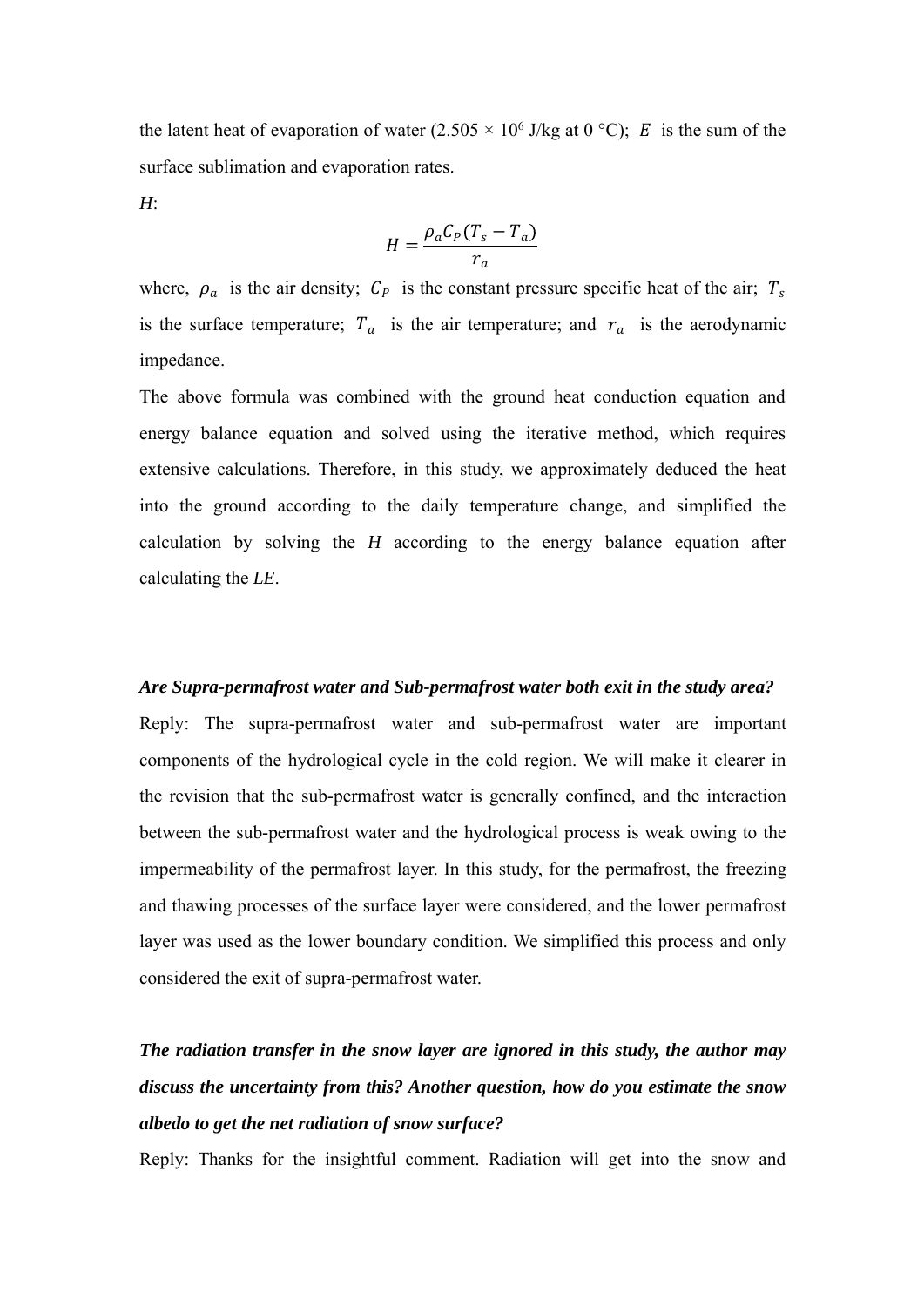participate in the water phase transition and heat transfer process. However, owing to the high reflectivity of the snow to short-wave radiation, the short-wave radiation into the snow is much less than long-wave radiation into the snow. Considering that the main factors affecting the long-wave radiation are the temperature of the atmosphere and snow cover, in this study, we used the temperature index method to simplify the simulation of the snowmelting process. The value of the temperature index was determined by parameter calibration to characterize the effect of temperature and radiation on the snowmelting process. In this model, the snow albedo was fixed at 0.8. We will clarify it better in the revised version.

### *How do you calibrate the parameters of the hydrological model? And what are the major parameters you calibrated?*

Reply: Sorry for the unclearness on this part. We will make it clearer here as well as in the revised version that the parameters of the model were divided into four categories: underlying surface parameters, vegetation parameters, soil parameters, and aquifer parameters. All parameters have physical meaning and can be estimated based on observational experimental data or remote sensing data. The sensitivity of the above four types of parameters was analyzed, and the sensitivity of these parameters was divided into three levels: high, medium, and low. Only the high-sensitive parameters, i.e. soil thickness, soil saturated hydraulic conductivity, and riverbed material permeability coefficient were calibrated using the daily flow process data of Duobu stations from 2013 to 2015 with Nash Sutcliffe efficiency (NSE) and relative error (RE) as the objective functions..

## *There seems an underestimation of river discharge by the WEP-QTP in the freeze season, why?*

Reply: We will make it clearer that the underestimation of river discharge in the freeze season can be attributed to the following two reasons: the geological conditions in the cold plateau region are complex, and the runoff process was not fully reflected by the model because the model simplifies the groundwater simulation. In addition, the main